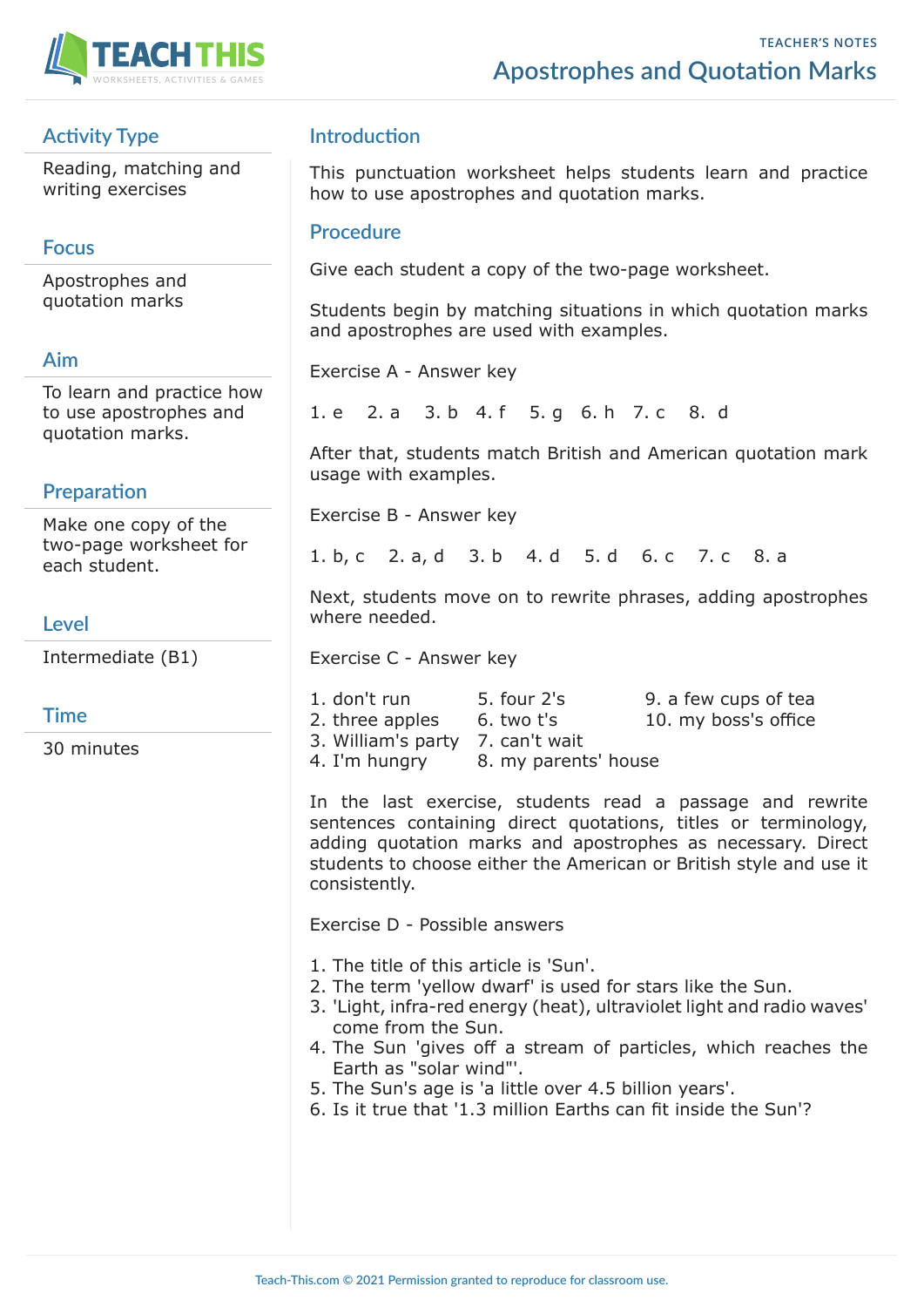

#### **A. Quotation marks (quotes) and apostrophes are used in various situations. Match the situations with the examples.**

| 1. Use quotes when writing about a word or phrase.         | a. My "friend" stole my money.          |
|------------------------------------------------------------|-----------------------------------------|
| 2. Use quotes to show you doubt a word is really true.     | b. I'd have gone but I wasn't free.     |
| 3. Use apostrophes to replace letters in contractions.     | c. Practice I's, r's and other letters. |
| 4. Use an apostrophe to make a noun possessive.            | d. Jonah said, "Happy birthday!"        |
| 5. Use quotes or italics the first time you use a new word | e. What does the word "utmost"          |
| or phrase you have invented.                               | mean?                                   |
| 6. Use quotes around the titles of short works like songs, | f. The principal's office is next to    |
| poems, stories and articles.                               | the teachers' room.                     |
| 7. Never use an apostrophe when making a noun plural,      | g. I call my dance move "the funky      |
| except for letters and numbers.                            | hippo". To do the funky hippo           |
| 8. You must use quotes when you write someone              | h. My favourite poem is "The Road       |
|                                                            |                                         |

else's words. ...... Not Taken" by Robert Frost.

#### **B. British and American English use different styles for quotation marks. Match the rules with the examples. You may use each example more than once.**

| 1. In general, Americans use double quotes.                             | a. Have you read      |
|-------------------------------------------------------------------------|-----------------------|
| 2. British people usually use single quotes.                            | Langston Hughes's     |
| 3. Americans put a period or comma inside the close quote.              | 'Dreams'?             |
| 4. British people put a period or comma outside the close quote.        | b. Bob said, "we're   |
| 5. In British English, start with single quotes and then use double     | ready for anything."  |
| quotes for a quote within a quote.                                      | c. Charlie asked, "Is |
| 6. In American English, start with double quotes and then use single    | 'Help!' your          |
| quotes for a quote within a quote.                                      | favourite song?"      |
| 7. In both, a question mark or exclamation point goes inside the close  | d. Daphne said, 'My   |
| quote if it's part of the original sentence.                            | favourite song is     |
| 8. In both, a question mark or exclamation point goes outside the close | "What a Wonderful     |
| quote if it isn't part of the original sentence.                        | World"'.              |